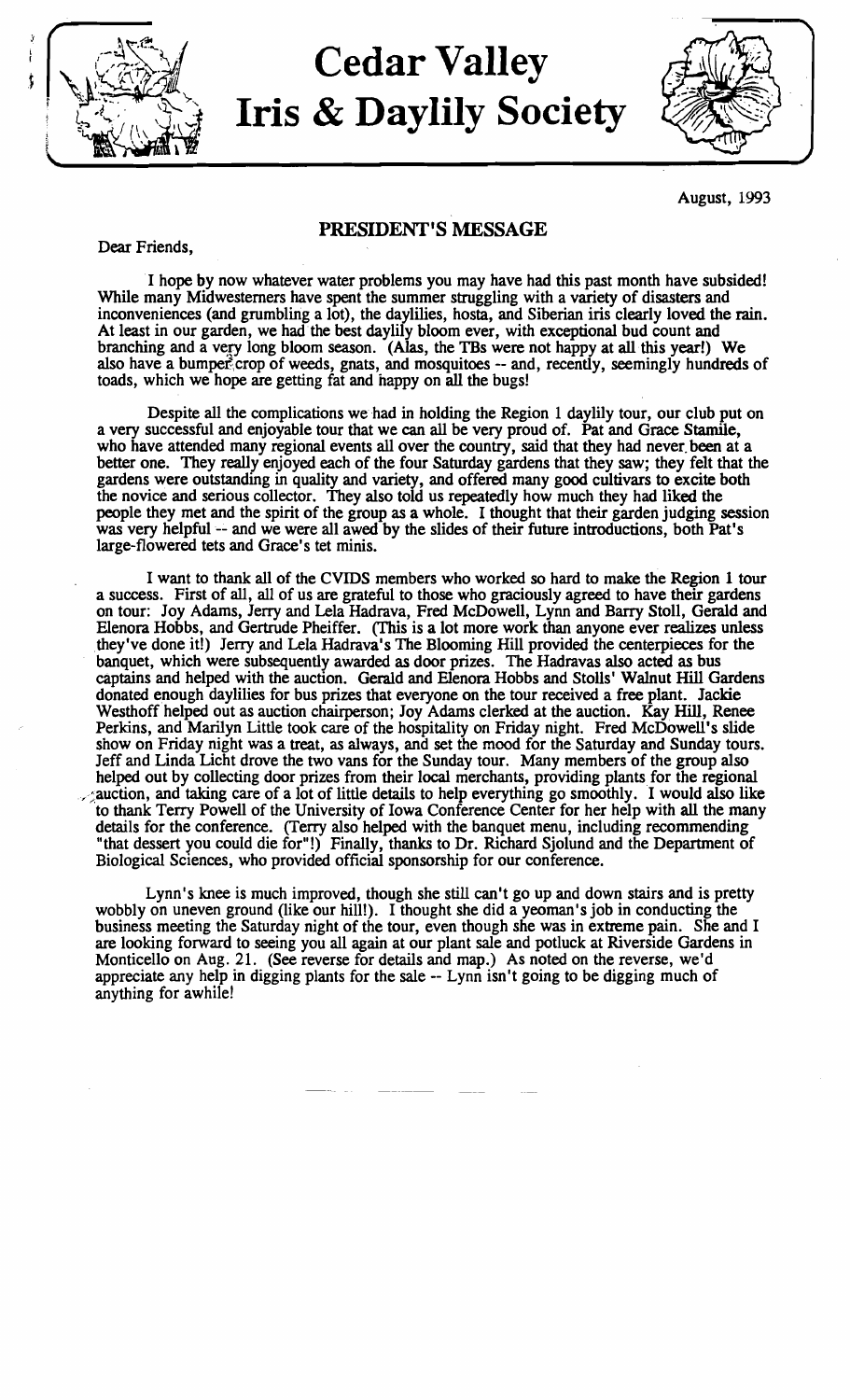### REMINDER: CVIDS ANNUAL FALL PLANT SALE

Don't forget that our annual plant sale and potluck will be held Saturday, Aug. 21 from 11 AM to 3 PM at Riverside Gardens, Monticello. This is our only fund-raising event. We hope all members will be able to contribute plants, help with digging and labeling, and/or help out at the sale itself. Please label all plants with name, color, and price, at a minimum. Choice items might also include year of introduction and list price. Please bring your labeled iris, daylilies, and companion plants to the park at 9 AM so we can have everything nicely laid out by 11 AM. Club plants from the mail auction will be be distributed to the winning bidders before the public sale starts at 11. There will also be some club plants available which were not bid on in the auction; these will be priced at the "minimum suggested bid" in the auction, which is approximately half of the average price listed in the current edition of Eureka Hemerocallis. We will have our potluck after the initial rush (we hope!) of public sales subsides; last year this happened about 1:30.

Please price your plants; the members working at the sale may not be familiar with the varieties and may not know what they are worth. Iris and daylilies will be sold as bare-root plants and should be clearly marked with name and color. Older named varieties will be priced at \$3-\$5; "unknown yellow daylily" or "red seedling" for \$2. Newer varieties should be marked with hybridizer and year of introduction, if known, and priced appropriately. Companion plants should be potted, if possible, and labeled. These will ordinarily be priced at \$2-\$5.

Volunteers are needed to help out at the sale. The Stolls would also appreciate volunteers to help with labeling and digging of iris and daylilies on Aug. 18-20. They have a great many plants they would be happy to contribute to the sale, but only limited time to dig, divide, and label after they return from their vacation on Aug. 16. If you can help out with the sale or preparations, or have plants to contribute but can't bring them to the sale yourself, please contact the Stolls (946-3471).

#### WELCOME, NEW MEMBERS!

Cynthia Kermode, R. R. 1, Box 115A, Viola, IL 61486 Kenneth Messer, 1624 Morgan, Keokuk, IA 52632 Joanna and barrell Hepker, 903 Sunrise Circle, Muscatine, IA 52761

We all look forward to getting to know you during future club activities!

#### CLUB NEWS

At the Business Meeting of Region 1 of the American Hemerocallis Society held last month in Iowa City, Lela Hadrava was elected to a 2-year term as the Regional Vice President. Congratulations, Lela!